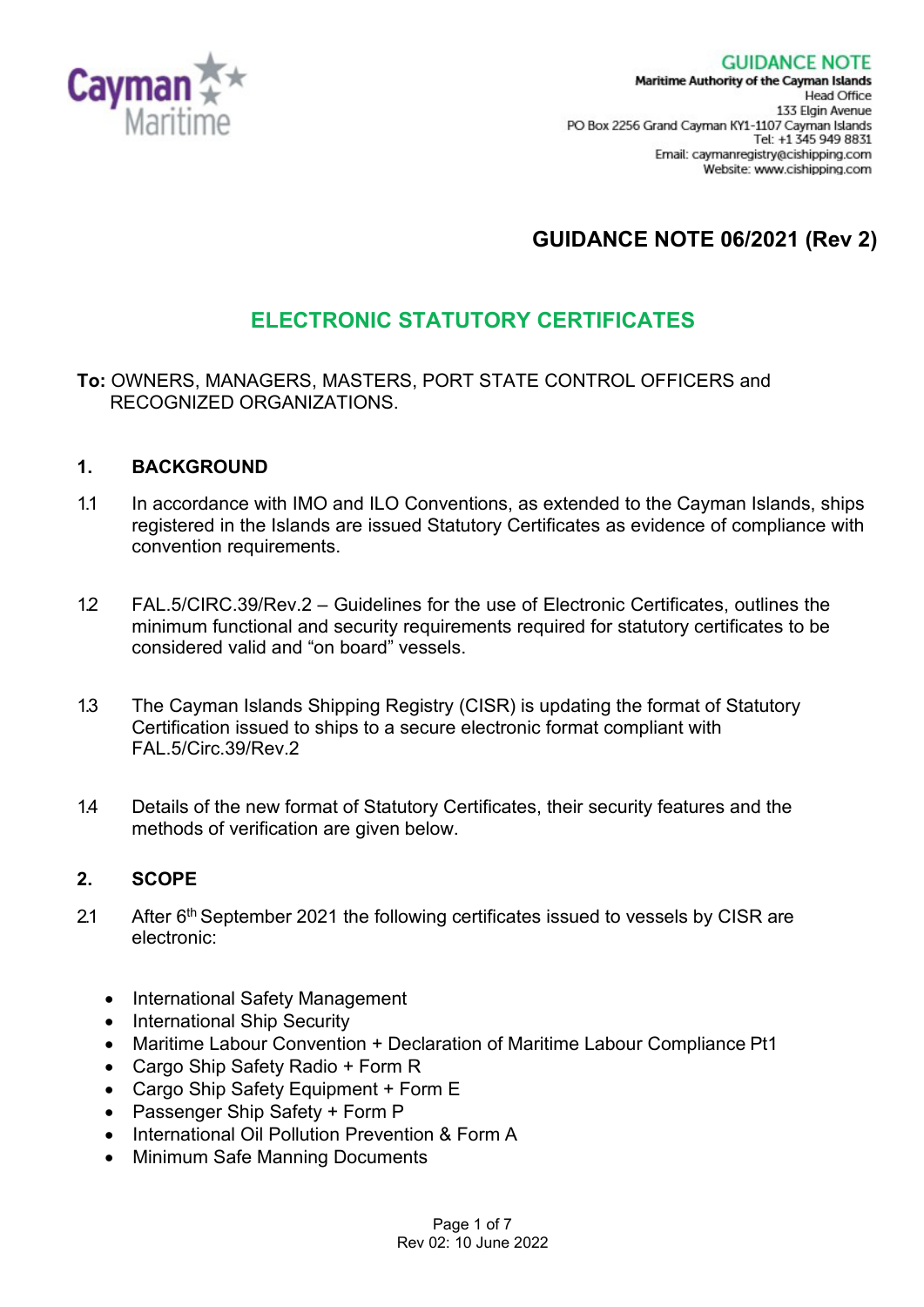- Red Ensign Group Yacht Code Pt A & Pt B, including YET CoCs
- Civil Liability for Nairobi Wreck Removal
- Civil Liability for Bunker Oil Pollution
- Civil Liability for Oil Pollution
- Continuous Synopsis Record
- 2.2 The following certificate will be issued electronically to companies certified under the ISM Code –
	- Document of Compliance
- 2.3 After 6<sup>th</sup> September 2021 the following Certificates will continue to be issued in a paper format:
	- Passenger Ship Statement of Operational Limitations
- 2.4 This update of format has no effect on the validity of existing paper certification issued prior to 6th September 2021. **All existing certificates continue to remain valid until expiry or reissue**, subject to the required annual and intermediate surveys/audits where applicable.
- 2.5 In exceptional circumstances, for clients that still wish to be issued with paper copies of certificates listed in 2.1 above, on request, verified copies can be printed on Cayman Islands certificate paper (crested edged and watermarked) with an original Signature and Stamp in addition to digital security features listed in section 3 below.

#### **3. FORMAT**

3.1 The electronic certificates issued by CISR contain the following security features (See Annex 1).

• **Unique Tracking Number** - Each electronic certificate issued will have a Unique Tracking Number (UTN) in the top right corner of every page of the document. An example format of the UTN will be: "CISR-SMC-###-21"

Existing certificate numbers (which are not necessarily unique to the certificate) have a format of: "21/0######"

• **QR Code** - Each electronic certificate issued will have a Quick Response matrix barcode (QR Code) in the top right corner of the first page of the document. Each code is unique to the certificate in question and can be scanned with any QR reader on a mobile device to verify the certificate on the verification web portal.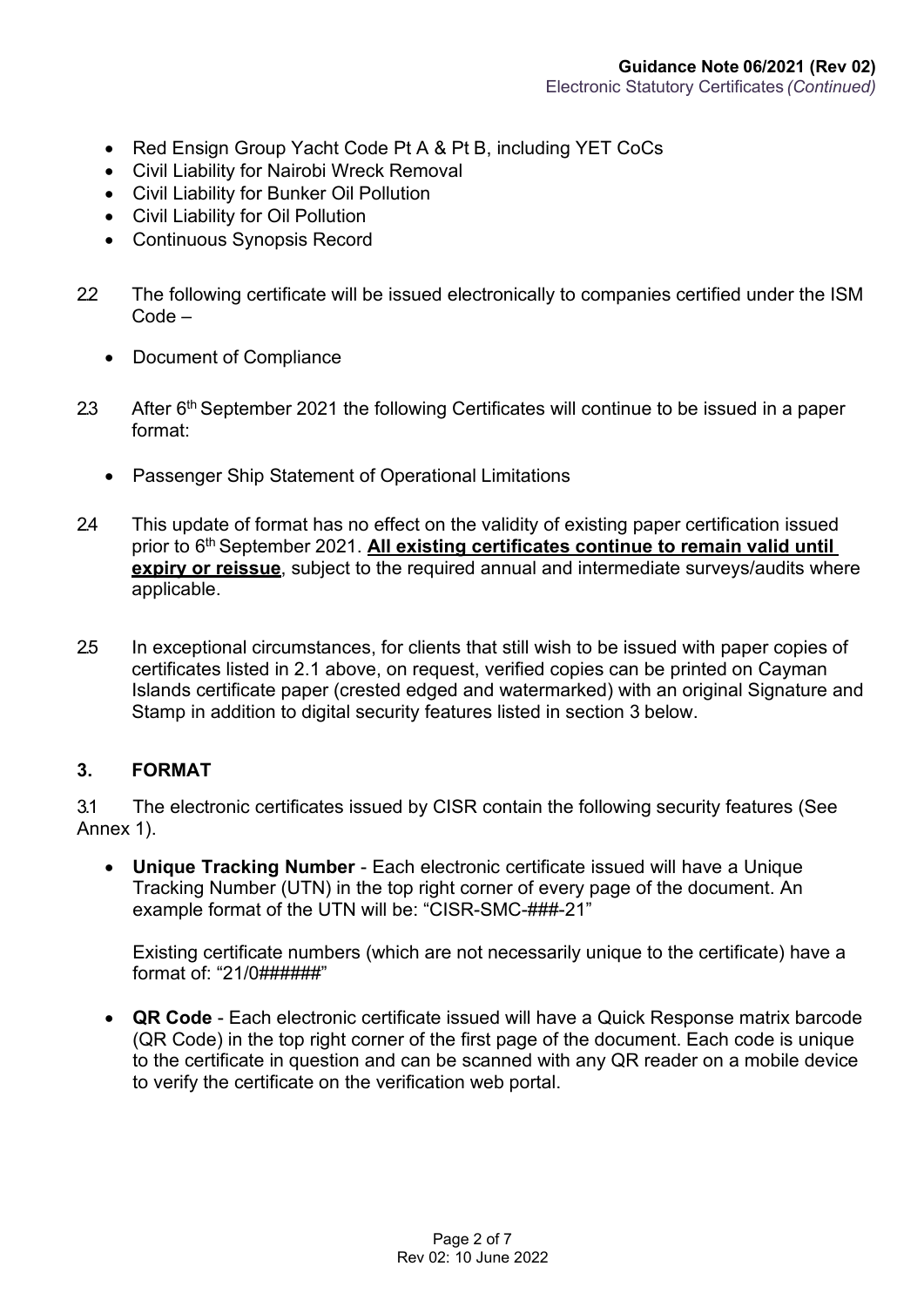- **Signature Text**  Each electronic certificate issued will have instructions on how to verify the certificate by means of a standardised text and stamp image instead of a surveyor's signature and unique numbered stamp. The standard text contains a reference to the circular FAL.5/Circ.39/Rev.2 and a link to the verification portal website. This standardised text will appear in way of certificate's initial signatures, annual/intermediate surveys/audits and extensions where applicable.
- **Electronic Signature**  The electronic signature embedded within the PDF document will have a "trusted identity" hosted, and validated by a 3<sup>rd</sup> party Certificate Authority, which will securely verify the integrity of the document and that it has not been modified or tampered with. In-order to confirm the integrity of the signature and the document, it must be viewed in an Adobe® application (see par.5.4) to see the blue bar across the top and the audit trail of the signature. Other Applications, such as internet browsers, may not be able to display and confirm this data

#### **4 VERIFICATION**

- 4.1 There are two methods to verify the validity of an electronic certificate issued by CISR.
- 4.2 **Website verification.** The verification portal's URL is [https://survey.cishipping.com/CertificateVerification.mth.](https://survey.cishipping.com/CertificateVerification.mth) This is also embedded in the standard signature text of the certificate. On this website a certificate can be verified by entering the following data -
	- Unique tracking number (UTN), and either

IMO number; or

Document issue date

**Note**: It must be specified whether the document in question has been issued to a Vessel or a Company /ISM Technical Manager.

- 4.3 **QR Code**. The QR code on each certificate will have a URL unique to the certificate comprising the parameters required for the verification portal to return the search results. This is to eliminate the potential for any typographical errors in entering the UTN, IMO number or Date manually on the verification portal webpage
- 4.2 In accordance with FAL.5/Circ.39/Rev.2 the verification portal results include the following information, as applicable -
	- Type
	- Status
	- Tracking Number
	- Issue Date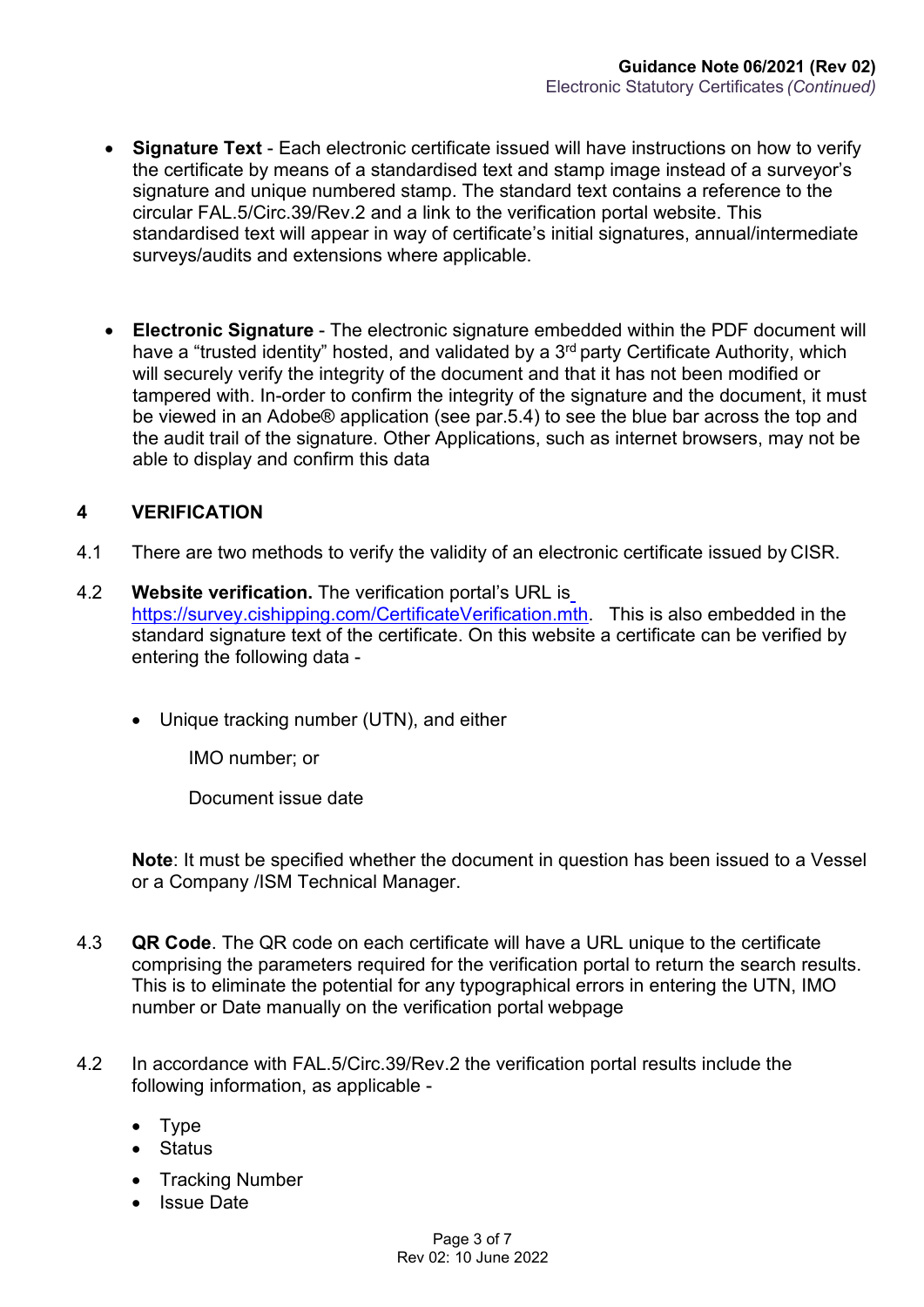- Expiry Date
- Ship/Company name
- IMO number
- Date of latest Endorsement (if applicable)
- Date of Extension (if applicable)
- Expiry Date of Extension (if applicable)
- 4.3 **Status of certificate.** Certificates can have the following Status
	- Active
	- Expired
	- **Revoked**
- 4.4 **Warning banners.** The following warnings banners may appear along with verification results depending on the certificates status –
	- Certificate has expired
	- Validity suspended due to overdue surveys or audits
	- Certificate has not been found
- 4.5 **Superseded certificates**. Where a certificate has been superseded by a new version, the status of the certificate will display Expired, and the expiry date will update to one day prior to the issue date of the most recent certificate.
- 4.6 **Existing certificates.** Certificates issued prior to 6th September 2021 cannot be validated via the verification portal website.

#### **5 ACCEPTANCE BY PORT STATE CONTROL**

5.1 IMO Resolution.A.1138(31) – Guidelines on Port State Control, outlines in Chapter  $2.2.3.2 -$ 

*"where the ship relies upon electronic certificates:*

*.1 the certificates and website used to access them should conform with the Guidelines for the use of electronic certificates (FAL.5/Circ.39/Rev.2 andCorr.1);*

*.2 specific verification instructions are to be available on the ship; and*

*.3 viewing such certificates on a computer is considered as meeting the requirement that certificates be "on board"."*

5.2 Considering paragraph 5.1 above, in accordance with FAL.5 Circ.39 Rev.2 Paragraph 4.3 -

*"Shipowners, operators and crews on ships that carry and use electronic certificates should ensure that these certificates are controlled through the safety management system, as described in*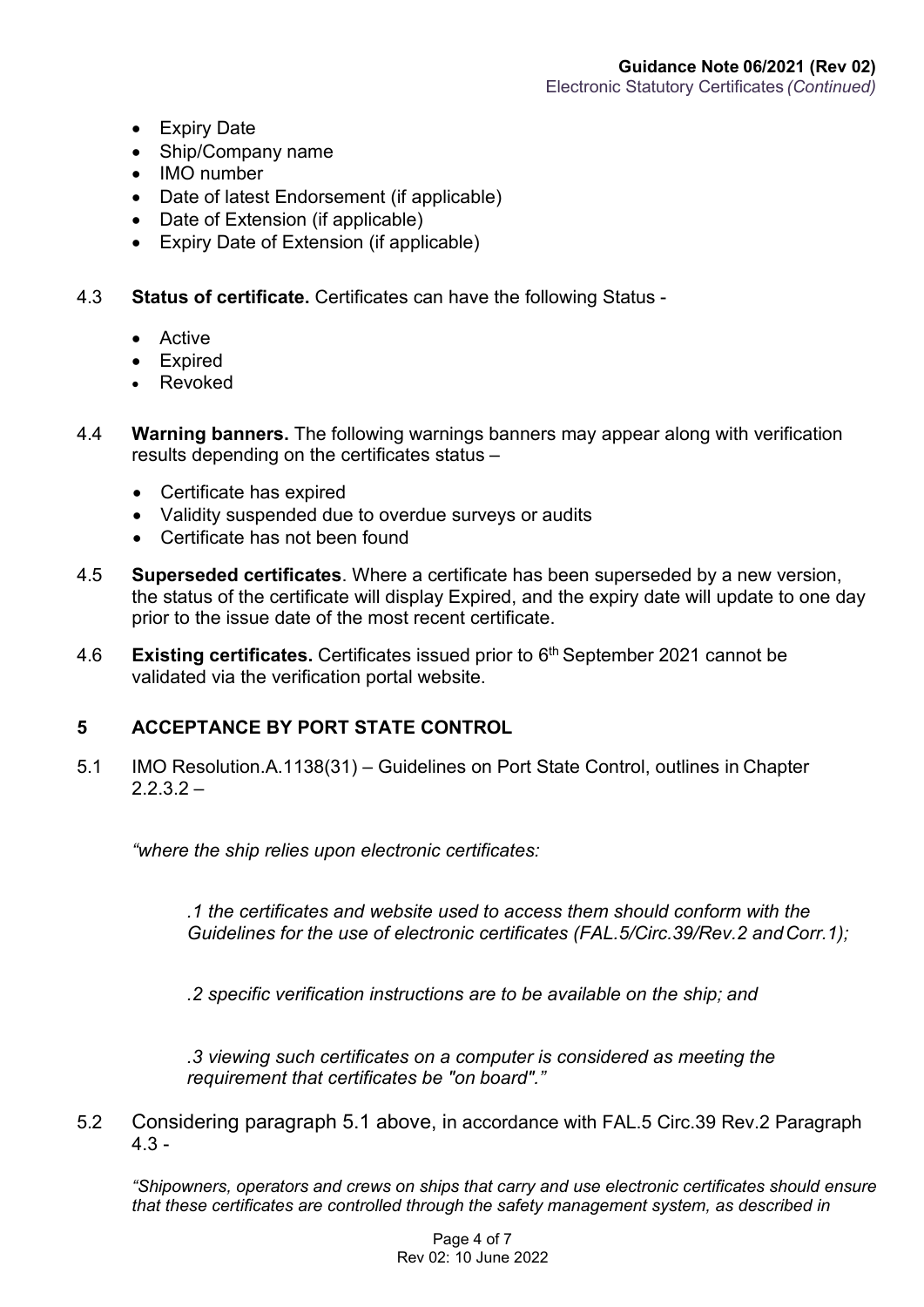*section 11 of the International Safety Management Code."*

#### **6.0 REFERENCES**

- **6.1** FAL.5/Circ.39/Rev.2– Guidelines for the use of Electronic Certificates can be downloaded [HERE](https://wwwcdn.imo.org/localresources/en/OurWork/Facilitation/Documents/FAL.5-Circ.39-Rev.2%20-%20Guidelines%20For%20The%20Use%20Of%20Electronic%20Certificates%20(Secretariat).pdf)[1.](#page-4-0)
- **6.2** IMO Resolution.A.1138(31) Guidelines on Port State Control can be downloaded [HERE](https://wwwcdn.imo.org/localresources/en/OurWork/IIIS/Documents/A%2031-Res.1138%20-%20PROCEDURES%20FOR%20PORT%20STATE%20CONTROL%2C%202019.pdf)<sup>2</sup>.
- **6.3** Globalsign article on eSignature validity

The Certificate Authority CISR are using for maintaining the necessary "trusted Identity" has published an in-depth article on electronic signature integrity and identifying compromised signatures and documents. Available at the link below: <https://www.globalsign.com/en/blog/electronic-signatures-vs-digital-signatures>

**6.4** Adobe Reader

This industry standard program is required to verify the authenticity of the electronic signature and to show if the document has been tampered with. <https://get.adobe.com/uk/reader/>

<span id="page-4-1"></span><span id="page-4-0"></span><sup>1</sup>[https://wwwcdn.imo.org/localresources/en/OurWork/Facilitation/Documents/FAL.5-Circ.39-Rev.2%20-](https://wwwcdn.imo.org/localresources/en/OurWork/Facilitation/Documents/FAL.5-Circ.39-Rev.2%20-%20Guidelines%20For%20The%20Use%20Of%20Electronic%20Certificates%20(Secretariat).pdf) [%20Guidelines%20For%20The%20Use%20Of%20Electronic%20Certificates%20\(Secretariat\).pdf](https://wwwcdn.imo.org/localresources/en/OurWork/Facilitation/Documents/FAL.5-Circ.39-Rev.2%20-%20Guidelines%20For%20The%20Use%20Of%20Electronic%20Certificates%20(Secretariat).pdf) <sup>2</sup>[https://wwwcdn.imo.org/localresources/en/OurWork/IIIS/Documents/A%2031-Res.1138%20-](https://wwwcdn.imo.org/localresources/en/OurWork/IIIS/Documents/A%2031-Res.1138%20-%20PROCEDURES%20FOR%20PORT%20STATE%20CONTROL%2C%202019.pdf) [%20PROCEDURES%20FOR%20PORT%20STATE%20CONTROL,%202019.pdf](https://wwwcdn.imo.org/localresources/en/OurWork/IIIS/Documents/A%2031-Res.1138%20-%20PROCEDURES%20FOR%20PORT%20STATE%20CONTROL%2C%202019.pdf)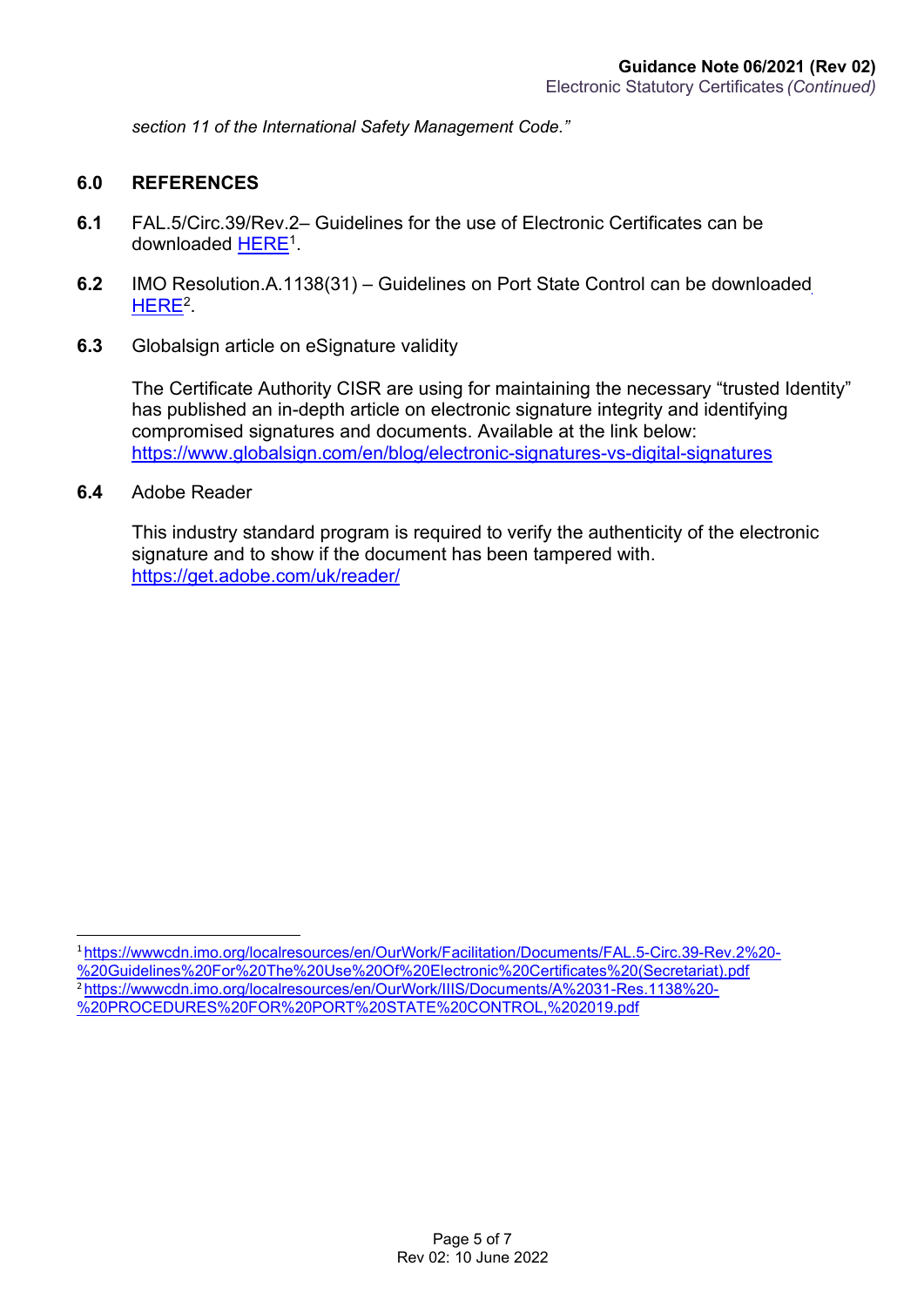#### **ANNEX 1 – Example Certificate**